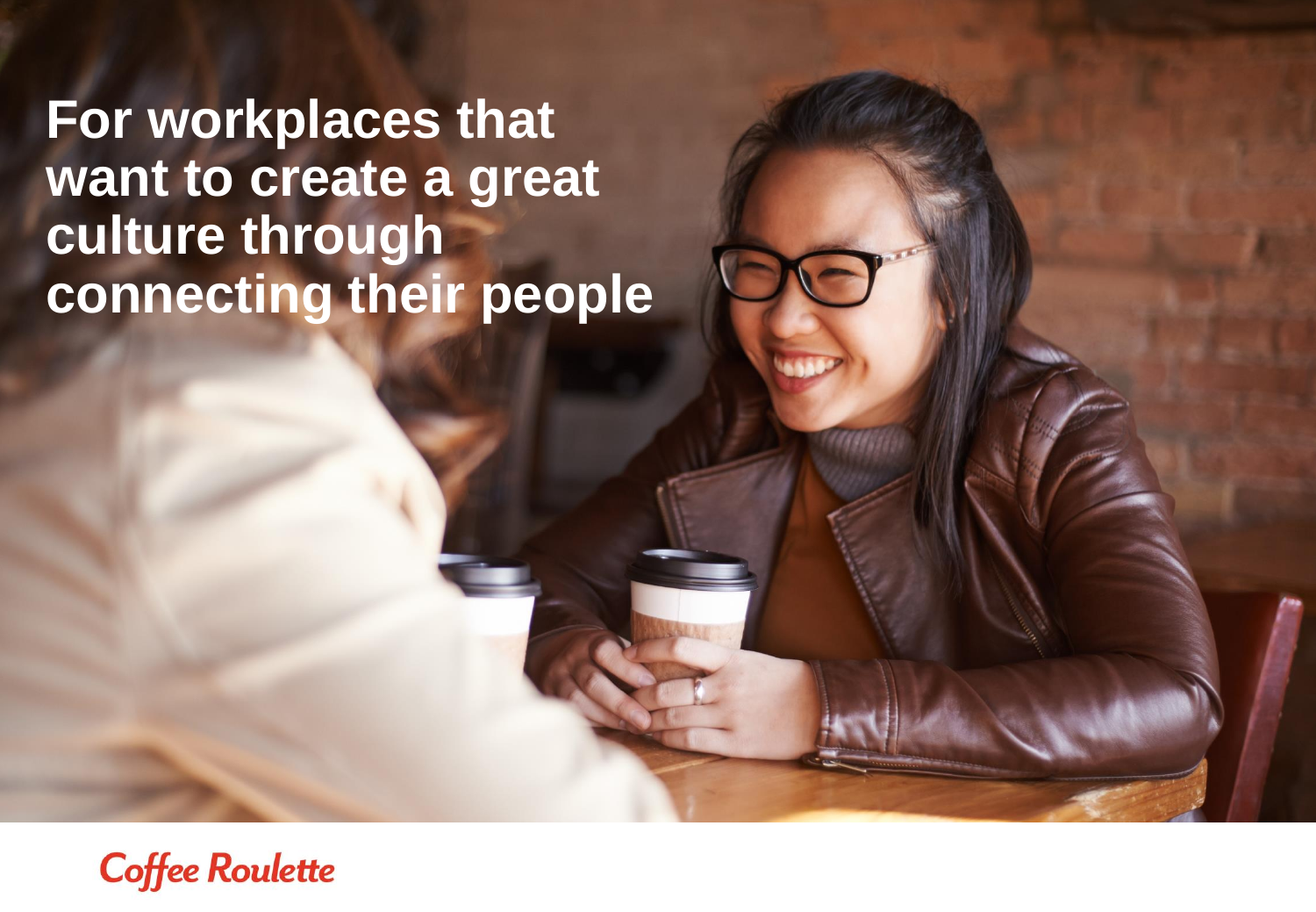## **Welcome**

Coffee Roulette matches your people for regular coffee meetings, so they can connect with others in the organisation, at all levels and in all teams.

These connections form the basis of a thriving organisation culture, improved communication and collaboration.

There are four easy steps to start your Coffee Roulette.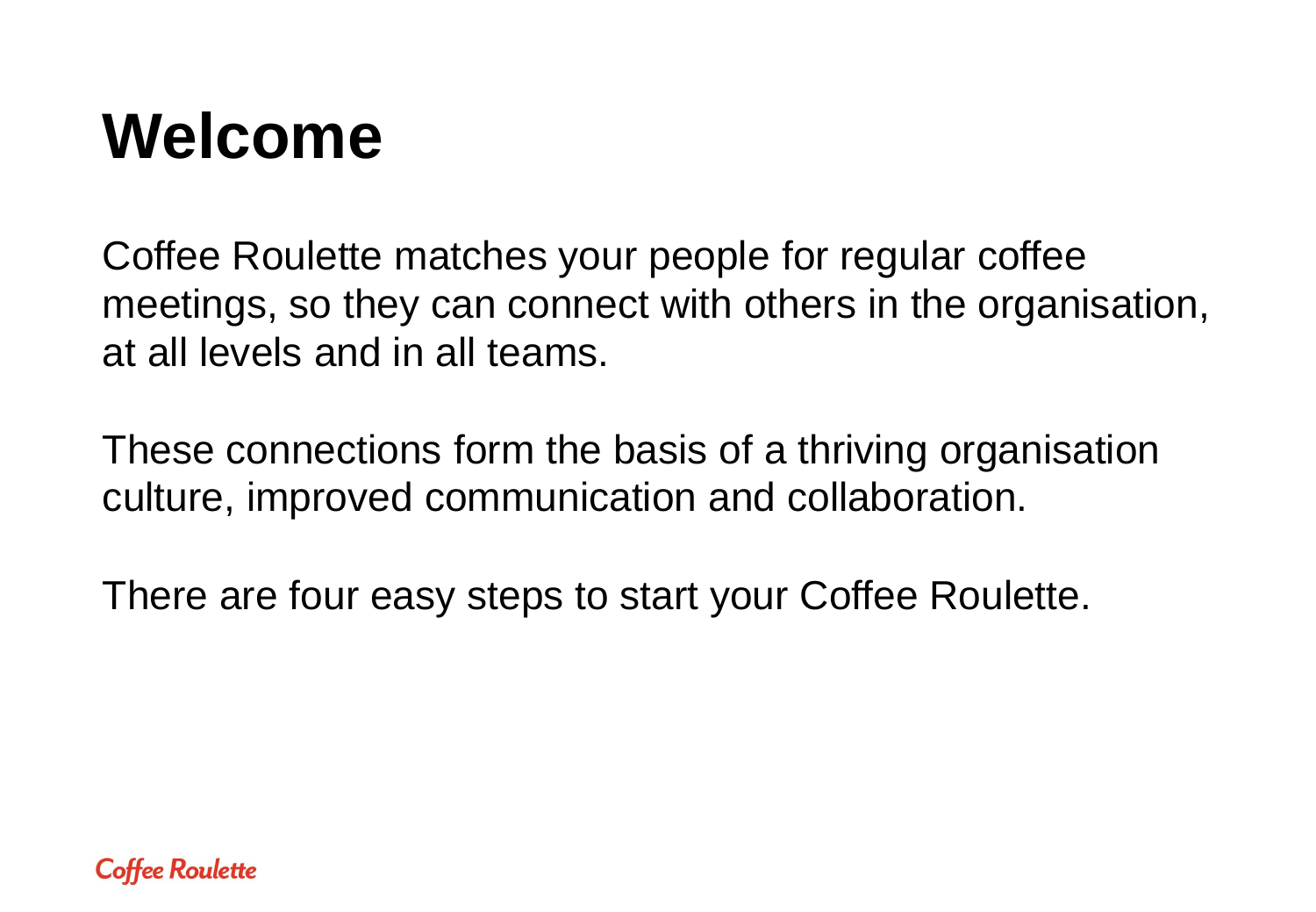# **Easy to set up and run**

Set up your free four [week trial at coffee](coffee-roulette.com)roulette.com

### **Coffee Roulette**

#### Get started with a free account

Ready to start an internal networking program at your organisation? Please supply the following information to get started in minutes.

This will create your company's Coffee Roulette account. We'll send you an email with your account details and how to invite your employees to join Coffee Roulette.

#### Organisation

Company name

Contact name This is how people that you are matched with will know who you are

First name, last name

#### Email

Your email address

#### Password

8 characters minimum

#### **Password confirmation**

Confirm

□ By creating an account, you agree to our Terms and Conditions and have read and understood the Privacy Policy.

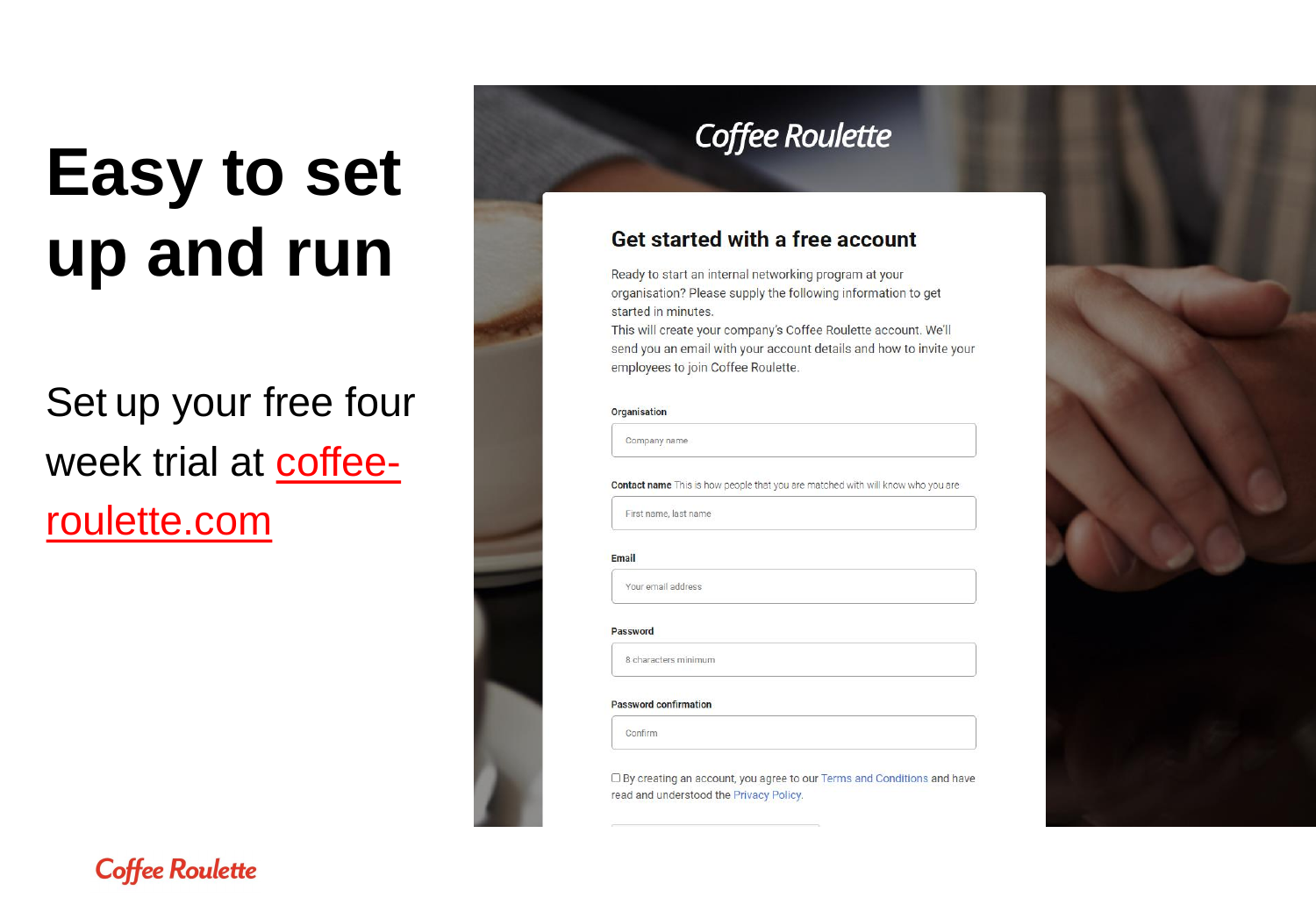#### Invite people to join your Coffee Roulette

1. Enter their email addresses below, separated by commas

- 2. They'll then receive an email inviting them to be part of your Coffee Roulette
- 3. They'll need to accept the invitation to start receiving coffee matches.

Add email addresses, separated by commas

□ By inviting people to join your Coffee Roulette, you agree to our Terms of Use.



We take your privacy seriously. We will never send you unsolicited emails or sell or share email addresses you provide us. Privacy Policy

## **Then**

- Invite your people
- Set a frequency for coffee meetings
- Select a start date

You're ready to go!

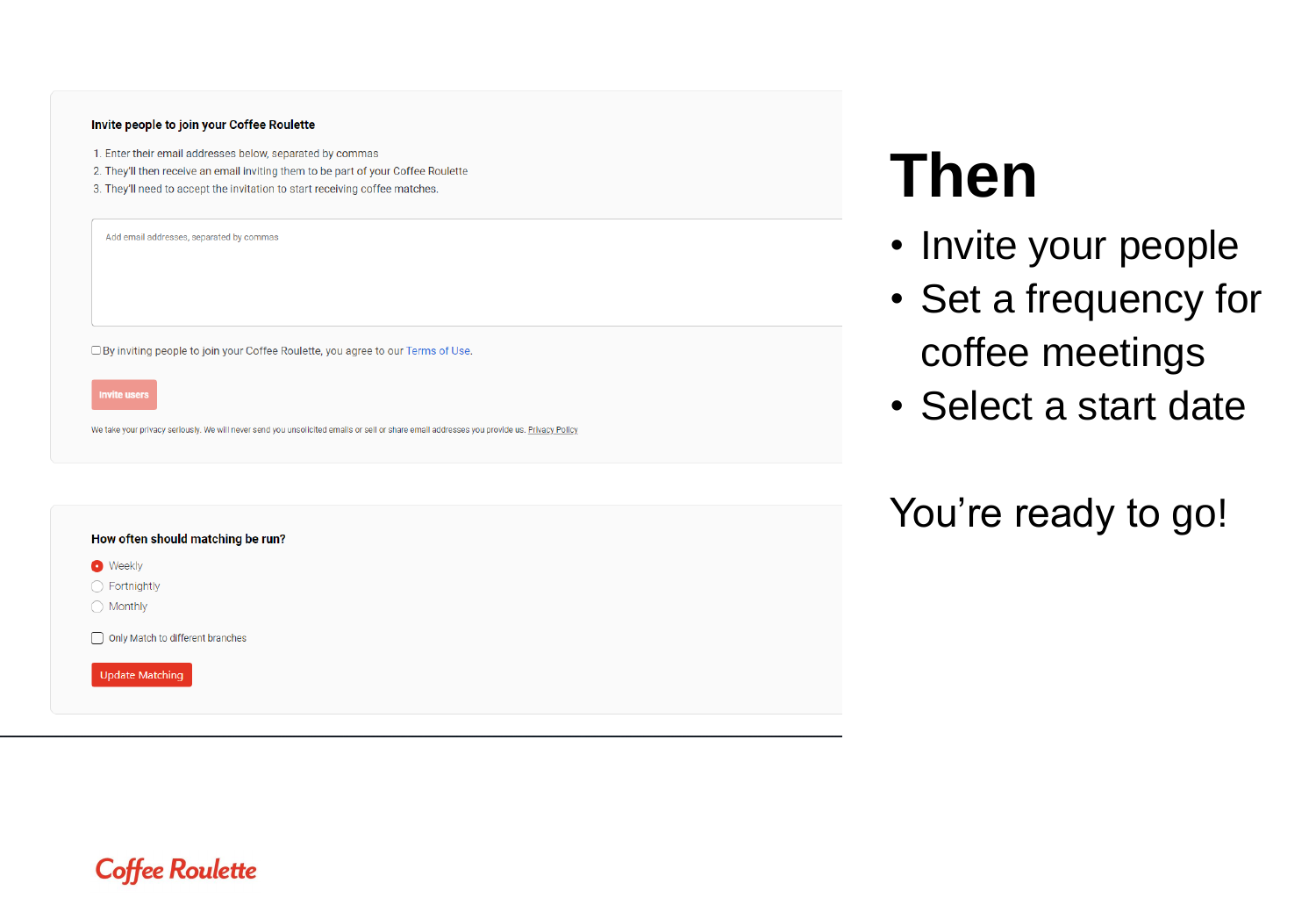## **Our algorithm takes care of the rest**

Unique matches are created based on the days of the week people have in common, as well as the parameters you specify.

Participants receive an email outlining who their next coffee partner is and arrange to meet their coffee partner.

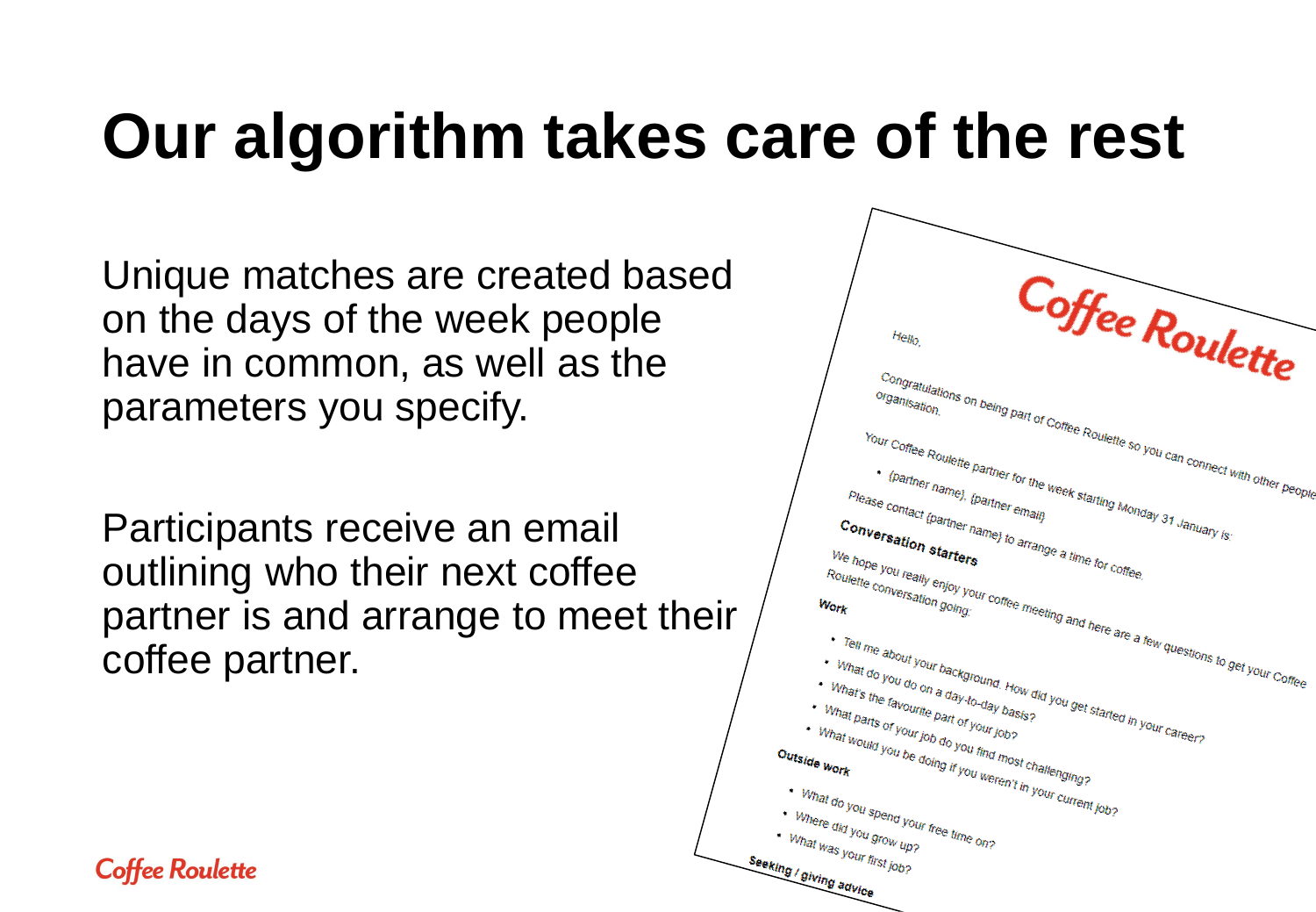# **Meet and repeat - improving culture through connection**

As people meet for coffee, fantastic connections are made across the organisation.

This creates a thriving workplace culture, helping to reduce silos and improve collaboration.

The cycle repeats at the frequency you set.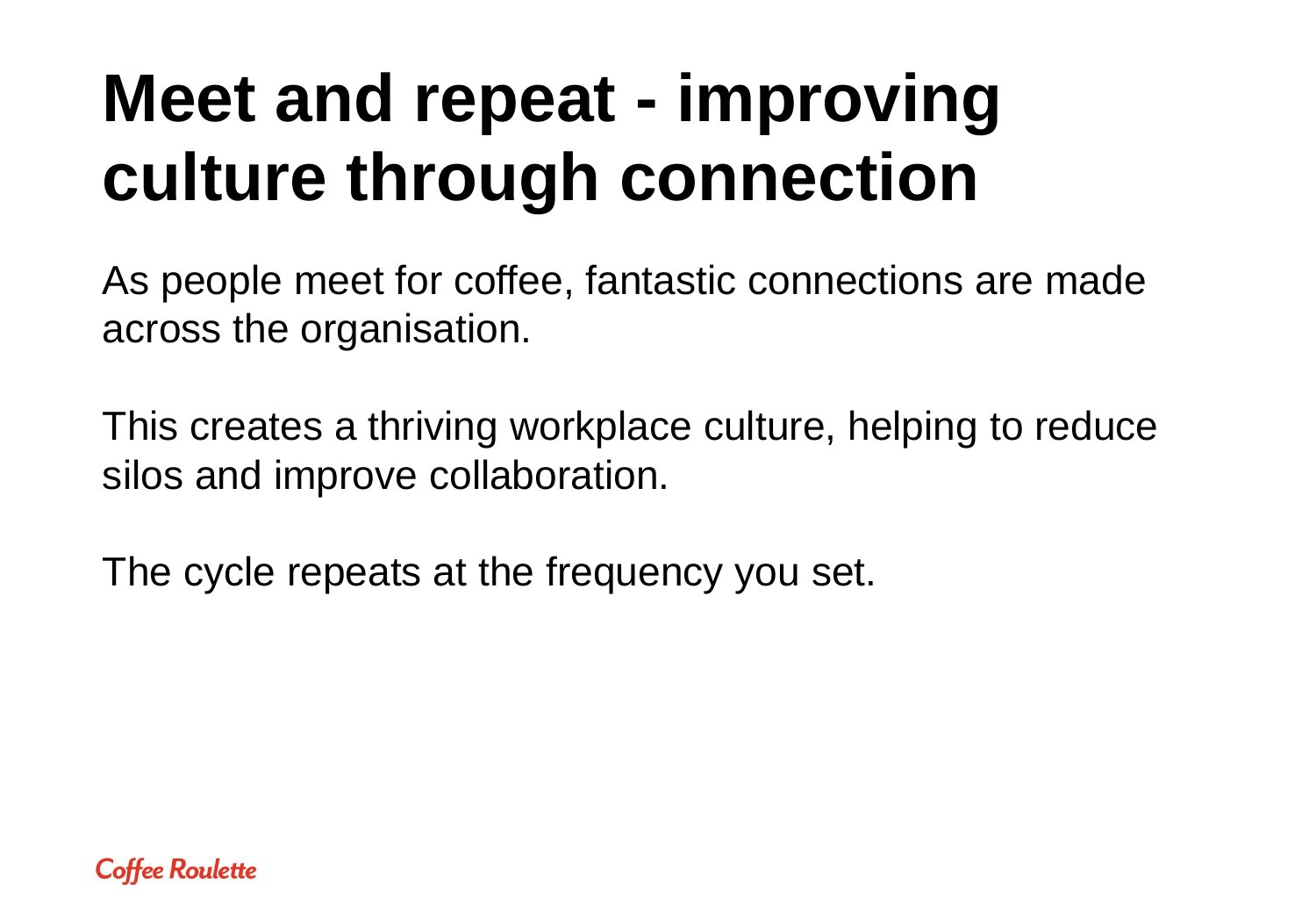# **Reporting**

See who everyone has been matched with and when.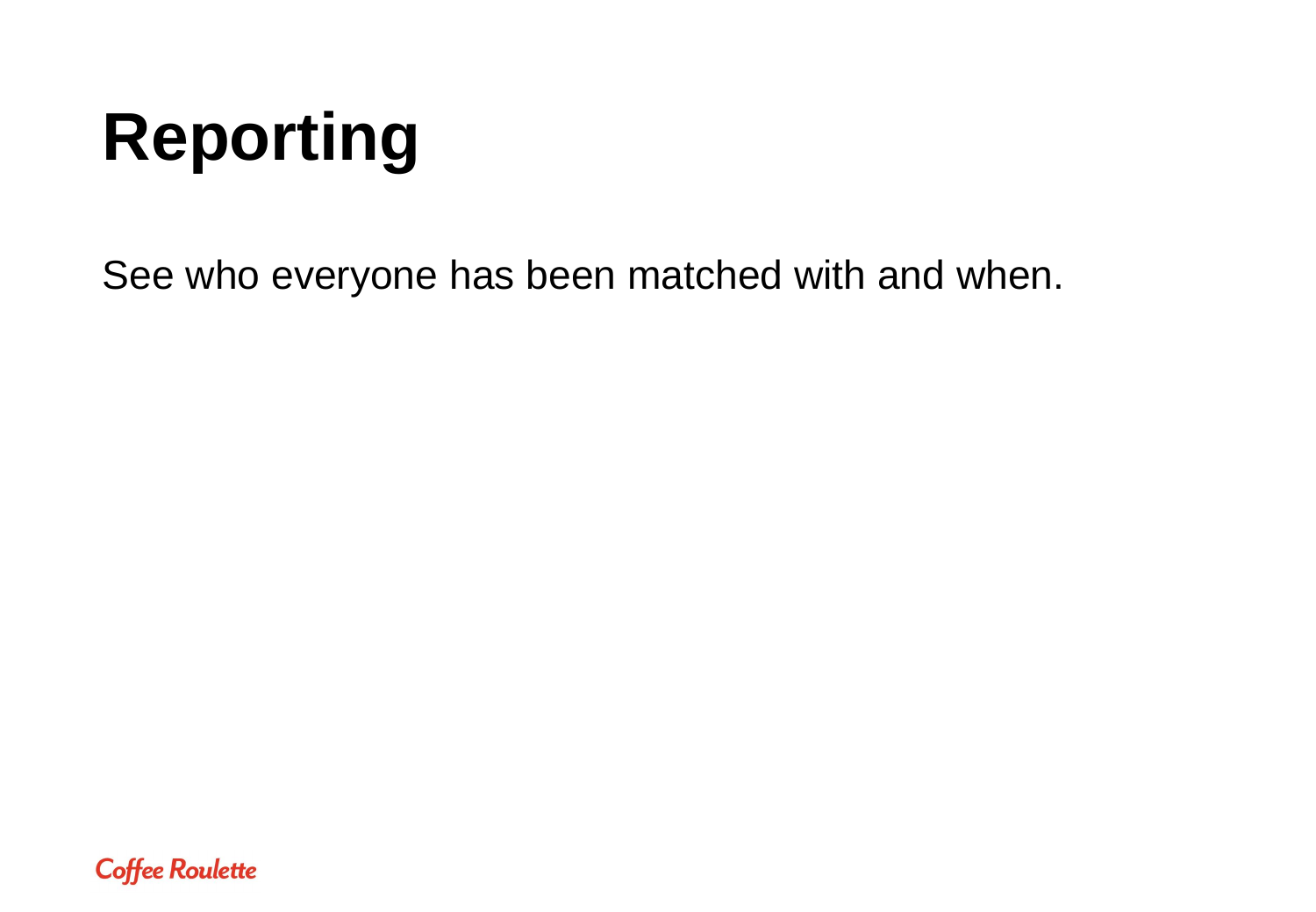## **People love Coffee Roulette**

- "I participated in my first round of roulette last week and it was fantastic! A great way to meet new people and an excellent way to support people's social wellbeing."
- "P.S. love the coffee roulette system easy to use and great tool to help people connect."
- "It is not only a great way to meet other staff and get to know what sorts of roles (many and varied!!) but a great way to learn how different parts of the business can leverage off each other and better utilise each other! Great initiative... really enjoying it, well done!"
- "Our team are loving coffee roulette; it's really helped everyone get to know the new joiners who started remotely and get some cross-functional collaboration going. Fantastic product and really easy to use – huge thank you!"
- "I really enjoy and love the concept of the coffee roulette. I think it's absolutely brilliant and super essential in today's world."
- "Our employees are loving the Coffee Roulette and even the candidates we are interviewing for roles are asking if we have it!"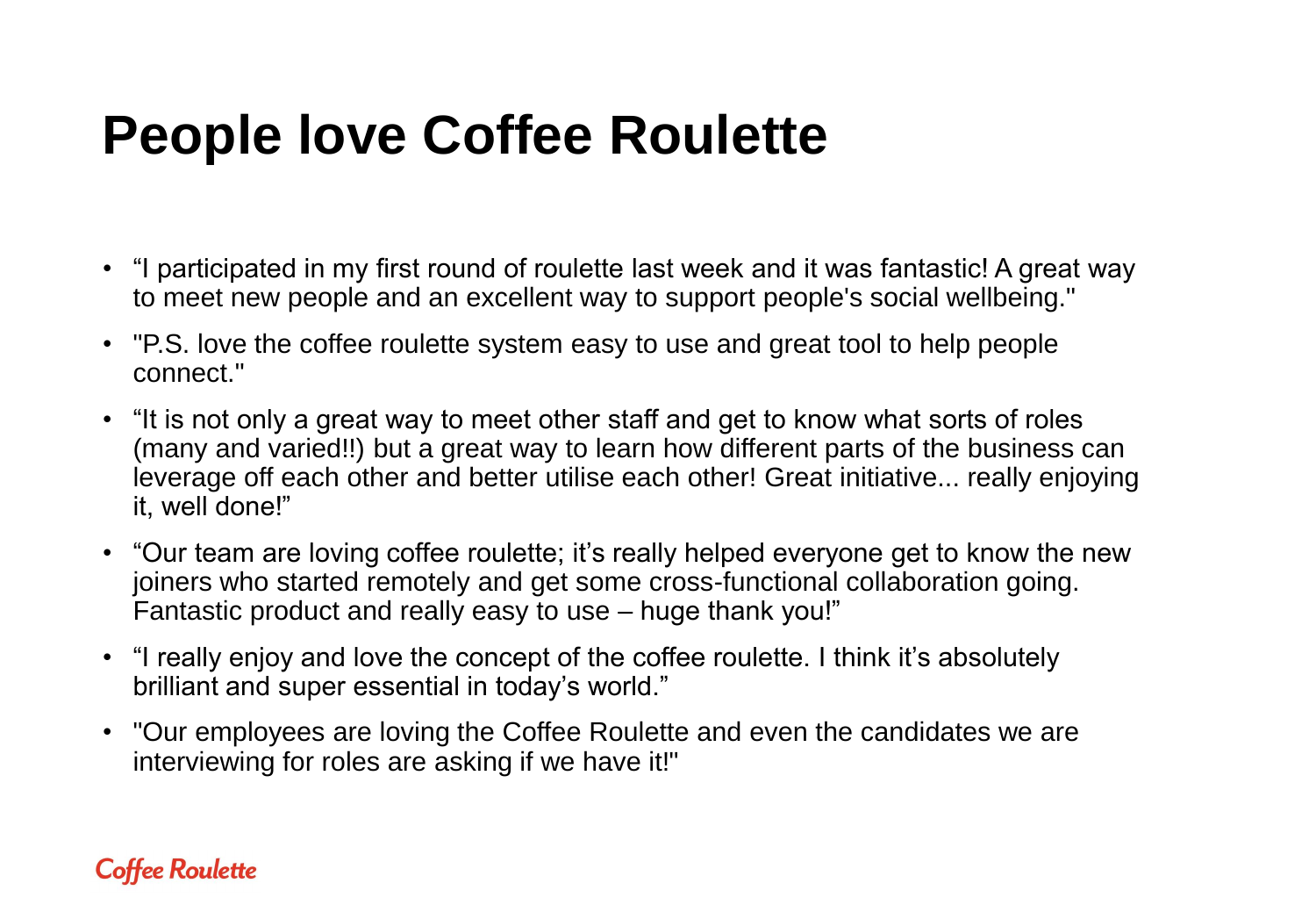### **About us**

- Established by Hilary McCullagh in 2015 in Melbourne, Australia we now have more than 300 clients (and growing) across Australia, New Zealand, Singapore, US, Canada, the United Kingdom and Europe.
- We have matched over 250,000 people for Coffee Roulette coffees to date. Each month 15,000 people receive coffee partners from us.
- Get in touch, we'd love to hear from you!